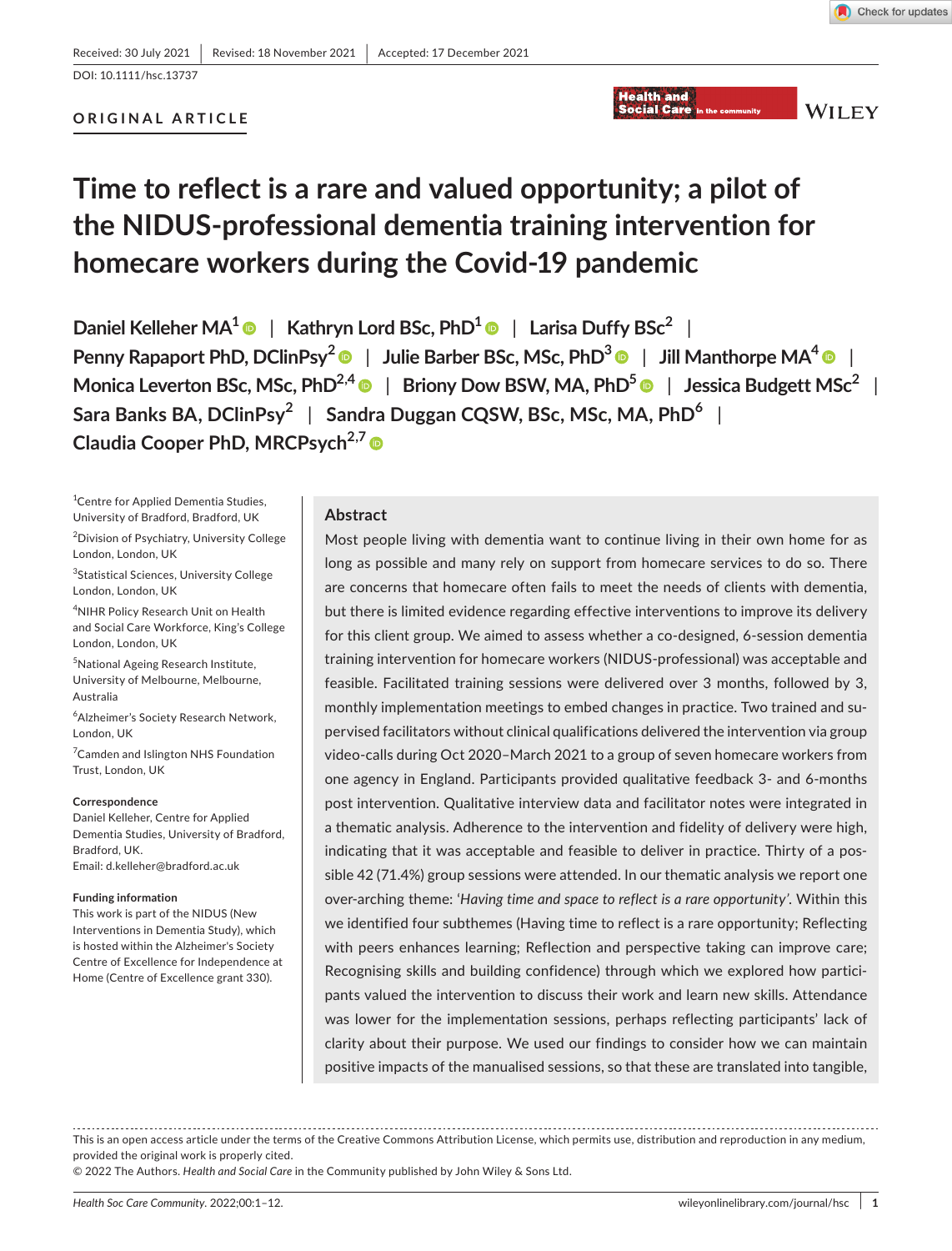**2 | WILEY Realth and <b>ALCOVER ET AL. CALCOVER ET AL. CALCOVER ET AL. CALCOVER ET AL.** 

scalable benefits for people living with dementia and the homecare workforce. A randomised feasibility trial is underway.

**KEYWORDS**

dementia care, homecare, independence, interventions, person-centred care, training

# **1**  | **INTRODUCTION**

An estimated 850,000 people live with dementia in the United Kingdom (UK), two-thirds in their own homes (Prince et al., 2014). Most want to continue living as independently as possible and are often supported to do so by family carers and paid homecare workers (Lord et al., 2020). An estimated 400,000 people with dementia and their families rely on homecare services for support (Carter, 2016). For people living with dementia without a regular family carer, homecare services are often their only support. The Alzheimer's Society's (Carter, 2016) *Fix Dementia Care* campaign found that only 2% of people affected by dementia believed homecare workers had sufficient dementia training and nearly half (49%) of people affected by dementia disagreed that 'homecare workers understand the specific needs of people with dementia'.

Interventions have improved quality of life and quality of care for care home residents living with dementia (Ballard et al., 2020; Lawrence et al., 2016), but evidence regarding effective interventions to improve homecare for people living with dementia is limited (Cooper et al., 2017). Homecare workers often work alone in clients' homes, so their role and associated training needs are somewhat different to staff working in teams or building-based communal settings. Heavy workloads and tight schedules are a common barrier to staff training for this population (Su et al., 2021).

Two randomised controlled studies have evaluated dementia training interventions aimed specifically at homecare workers. A 12-week dementia care training programme in Taiwan improved dementia care knowledge, attitude, and competence of homecare workers (Su et al., 2021). The programme combined e-learning, and daily online support from a homecare supervisor, who also led monthly face-to-face peer support groups. Research suggests that peer support (face-to-face or virtual) could be especially important for homecare workers, who often work alone (Yeh et al., 2019). In a study in Japan, the Behaviour Analytics and Support Enhancement (BASE) programme trained homecare workers in a 2-day course to explore unmet needs and address 'challenging behaviours' of people living with dementia, reporting a significant reduction in 'challenging behaviour' 6 months after implementation (Nakanishi et al., 2018).

The NIDUS-professional (New Interventions for Independence in Dementia Study) training intervention is, to our knowledge the first training and support intervention for homecare workers to be co-designed by this staff group, their managers, health professionals, people living with dementia and their family carers (Lord et al., 2021) in the UK.

#### **What is known about this topic?**

- People living with dementia often rely on paid homecare workers to support their independence.
- The homecare workforce is undervalued and undersupported, and few homecare workers receive dementia-specific training.
- There have been few trials of interventions to support homecare workers and none to date in the UK that have been co-designed with homecare workers and people with lived dementia experience.

#### **What this paper adds?**

- Our intervention was acceptable and feasible to deliver in one agency, by facilitators without clinical training, using remote delivery.
- Homecare workers valued the intervention groups as a rare opportunity to have time and space to reflect on their work, reporting increased confidence and finding the interactive, group-based discussions particularly helpful.

Our objective was to assess how acceptable and feasible a group video-call training and support intervention was to deliver in one homecare agency and whether the NIDUS-professional intervention is acceptable and feasible to deliver in practice, from homecare worker, homecare manager, and intervention facilitator perspectives; and how homecare workers perceived its value to them and their work.

#### **2**  | **METHOD**

#### **2.1**  | **Design**

We delivered a single pilot of the NIDUS-professional intervention with qualitative evaluation at 3 months (interviews with homecare workers, homecare manager and intervention facilitators) and 6 months (brief telephone follow-up interview with homecare workers and facilitator reflective logs) post-intervention.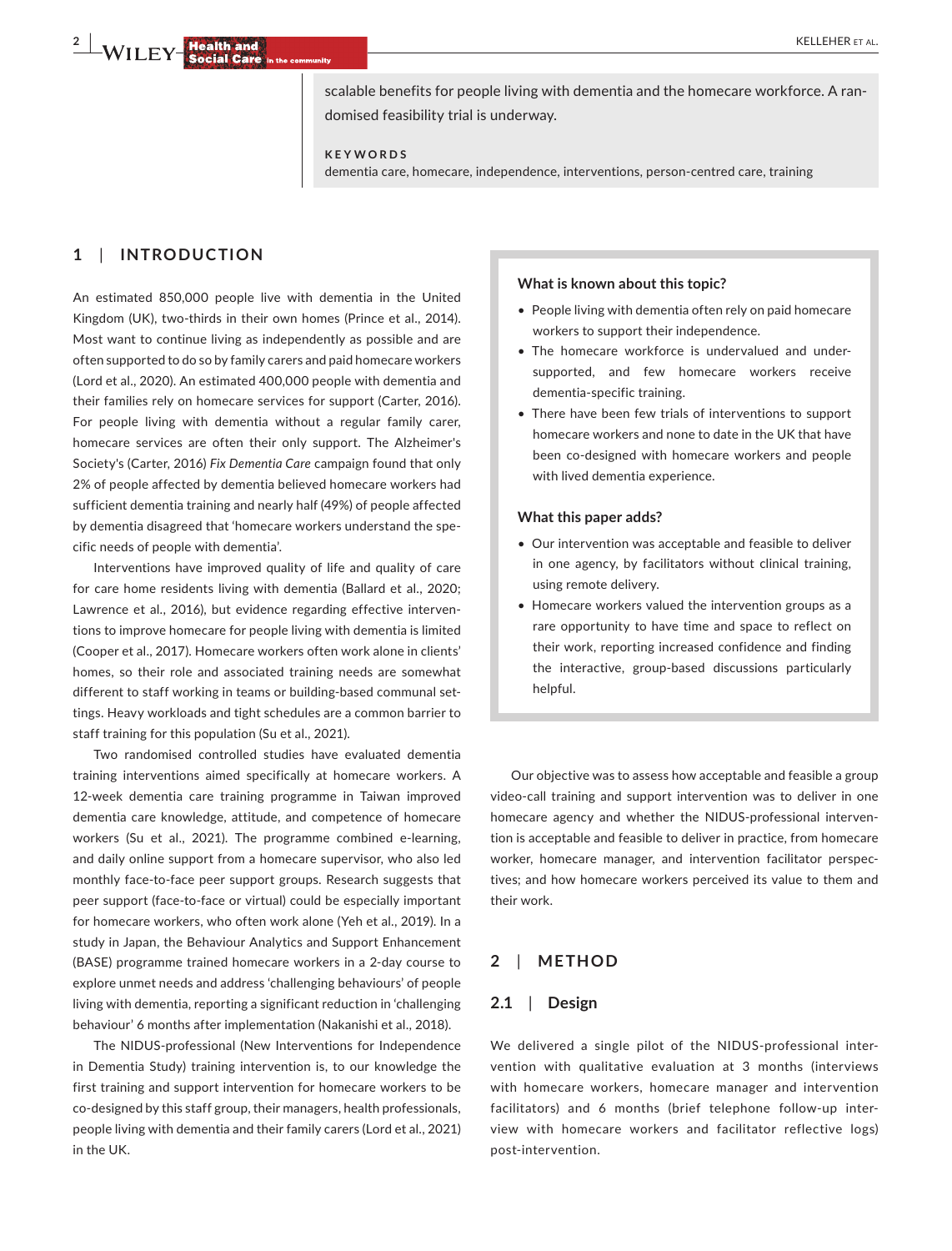# **2.2**  | **Ethical approval and trial registration**

London-Camden and King's Cross National Research Ethics Committee approved the study (20/LO/0567); and we registered the protocol (ISRCTN15757555).

# **2.3**  | **Sampling and participants**

We recruited homecare workers from one homecare agency in England. The NIDUS programme manager (LD) initially approached the homecare agency training manager, with whom the NIDUS team had a pre-existing relationship. The training manager identified and approached potential participants, provided them with a study information sheet, and asked for their permission for a researcher to make contact. We included homecare staff who were providing hands-on care for at least one client with dementia, who understood spoken English, and gave written informed consent to participate.

# **2.4**  | **The NIDUS-professional intervention**

The NIDUS-professional intervention is a 6-session manualised training programme for homecare professionals working with people living with dementia. Initially designed as a face-to-face group training programme, NIDUS-professional was adapted for remote delivery via video-call in response to the Covid-19 pandemic. The group sessions for 6–8 homecare workers last 60–75 min and focus on exploring practical changes that they can try out to support their client's independence and developing self-care strategies to manage job stresses (see Table 1 for topics covered).

This is followed by a 3-month implementation period, where the facilitators meet monthly with the group to support them to put their learning into practice, share challenges or successes, access peer support and group problem solving, and discuss the practical application of the training.

The NIDUS-professional intervention is person-centred. It aims to optimise wellbeing by treating people living with dementia as unique individuals, meeting their psychological needs and respecting their rights. The intervention focuses on peer learning and sharing of experiences, acknowledging and drawing on the homecare workers' different experiences, and levels of training. We co-designed the NIDUS-professional training and support intervention in workshops, with people living with dementia, family carers, homecare workers and managers and health practitioners, using existing interventions (Kales et al., 2015; Livingston et al., 2019; Low et al., 2015; Polacsek et al., 2020), our ethnographic studies (Leverton, 2020; Leverton et al., 2021) and lived experience of co-designers.

We learned from the Promoting Independence Through quality dementia Care in the Home (PITCH) intervention, a person-centred intervention designed for and with homecare workers in Australia (Dow et al., 2019). We also drew on materials from a person-centred intervention designed for care home workers for people living with

dementia (Livingston et al., 2019). We presented the PITCH intervention at the first NIDUS coproduction meeting. The PITCH focus on developing empathy by considering how it might feel to have dementia and need homecare was endorsed by the NIDUS coproduction group as being particularly valuable and was therefore incorporated into the NIDUS-professional intervention.

The intervention co-design process (Lord et al., 2021) and its theoretical basis, and how this drew on concepts of person-centred care are described elsewhere (Lord et al., 2020).

# **2.5**  | **Intervention delivery and facilitator training and supervision**

NIDUS-professional was designed to be delivered by graduates in psychology or relevant social science disciplines who do not have formal clinical training to increase scalability. PR and CC trained two members of the research team (KL and DK), without clinical qualifications, but with experience of working with people living with dementia, to facilitate NIDUS-professional (for facilitator demographics, see Table 2). Facilitator training and intervention delivery were completed remotely, using Zoom video conferencing. Training focused on clinical skills, NIDUS-professional content, and practical challenges, including adapting to the remote delivery method. Sessions were role-played by facilitators as part of this training and clinicians (CC and PR) formally assessed these for adherence to the manual.

The intervention was delivered to homecare workers (none of whom was involved in co-producing the intervention) during Oct– Dec 2020. All sessions were recorded to assess fidelity. Participants were offered monthly sessions during Jan–Mar 2021, to support implementation of learning into practice. If participants were unable to join (intervention or implementation sessions), they were offered a 'catch-up' session with one facilitator, either individually or as a small group with other participants. Intervention groups were scheduled during a 'break' between shifts when most homecare workers were not visiting clients. We reimbursed the homecare agency for staff costs to ensure that participants were paid for any time spent attending the NIDUS-professional training and completing the qualitative interviews. Facilitators received weekly supervision with PR to consider and manage challenges around delivery of the intervention. A clinically trained member of the research team (PR/CC) was available for support between supervisions.

# **2.6**  | **Interviews and measures**

The researchers obtained written or verbal audio-recorded consent from eligible homecare workers and collected baseline demographic data (Table 3). Qualitative interviews were conducted with homecare worker participants after they completed their initial training; this included three individual interviews and one 'group' interview with two homecare workers (originally intended as a focus group).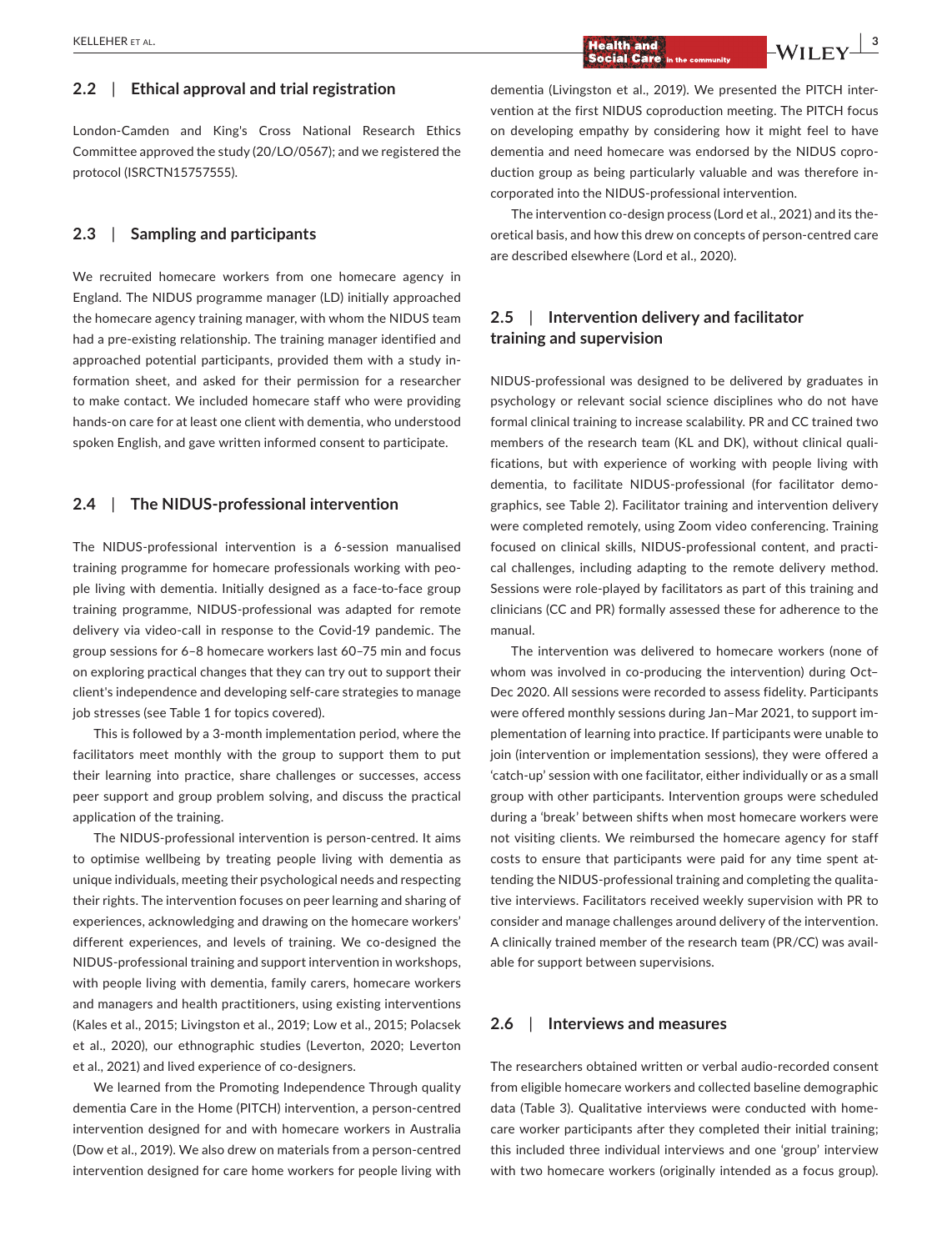|    | , , <b>, , , ,</b> ,<br>Social Care in the community                                                                                                                     |                                    |
|----|--------------------------------------------------------------------------------------------------------------------------------------------------------------------------|------------------------------------|
|    | Session 1 - You and your role: looking after yourself as care workers and ways to do this                                                                                | TABLE 1 NIDUS-professional session |
| 1  | Welcome & session overview                                                                                                                                               | topics and intervention components |
| 2  | Valuing your role as a homecare worker                                                                                                                                   |                                    |
| 3  | What is dementia/How does dementia affect your clients                                                                                                                   |                                    |
| 4  | Looking after yourself and managing stress                                                                                                                               |                                    |
| 5  | End of session: relaxation exercise & putting it into practice                                                                                                           |                                    |
|    | Session 2 - Building positive relationships: getting to know the person with dementia<br>and how important this is in providing care                                     |                                    |
| 6  | Welcome & session overview                                                                                                                                               |                                    |
| 7  | Getting to know your clients                                                                                                                                             |                                    |
| 8  | Understanding how it feels to live with dementia                                                                                                                         |                                    |
| 9  | Communicating with your clients                                                                                                                                          |                                    |
| 10 | End of session: relaxation exercise & putting it into practice                                                                                                           |                                    |
|    | Session 3 - The 'DICE' (Describe, Investigate, Create strategies, Evaluate) approach: how<br>to understand your clients' behaviour, and what they communicate through it |                                    |
| 11 | Welcome & session overview                                                                                                                                               |                                    |
| 12 | The DICE model: 'Describe'                                                                                                                                               |                                    |
| 13 | Investigate: environment                                                                                                                                                 |                                    |
| 14 | Investigate: feelings                                                                                                                                                    |                                    |
| 15 | Investigate: communication                                                                                                                                               |                                    |
| 16 | Investigate: physical causes                                                                                                                                             |                                    |
| 17 | Investigate: dementia symptoms                                                                                                                                           |                                    |
| 18 | End of session: relaxation exercise & putting it into practice                                                                                                           |                                    |
|    | Session 4 - Engaging your clients and trying new strategies                                                                                                              |                                    |
| 19 | Welcome & session overview                                                                                                                                               |                                    |
| 20 | Supporting dignity & independence                                                                                                                                        |                                    |
| 21 | DICE continued: Creating and Evaluating Strategies                                                                                                                       |                                    |
| 22 | End of session: relaxation exercise & putting it into practice                                                                                                           |                                    |
|    | Session 5 - Planning pleasant activities and being a team                                                                                                                |                                    |
| 23 | Welcome & session overview                                                                                                                                               |                                    |
| 24 | Planning enjoyable activities                                                                                                                                            |                                    |
| 25 | Working with families                                                                                                                                                    |                                    |
| 26 | Working as a team                                                                                                                                                        |                                    |
| 27 | End of session: relaxation exercise & putting it into practice                                                                                                           |                                    |
|    | Session 6 - Bringing it all together (developing individual and agency action plans)                                                                                     |                                    |
| 28 | Welcome & session overview                                                                                                                                               |                                    |
| 29 | Recap: what it feels like to live with dementia                                                                                                                          |                                    |
| 30 | Recap: The DICE model                                                                                                                                                    |                                    |
| 31 | Recap: Planning activities                                                                                                                                               |                                    |
| 32 | Recap: Relaxation techniques                                                                                                                                             |                                    |
| 33 | Planning for the future                                                                                                                                                  |                                    |
| 34 | End of session: putting it into practice                                                                                                                                 |                                    |

An additional qualitative interview was also undertaken with the homecare manager. Interviews were conducted by researchers who had not delivered the intervention or collected outcomes with interviewees, using topic guides (Appendix S1), who asked attendees whether and how the intervention had impacted upon client, family carer and homecare workers' wellbeing and homecare workers' practice. The topic guide also helped the researchers gather practical and aesthetic feedback regarding the training materials, to aid development in preparation for a larger randomised feasibility trial.

DK conducted brief follow-up telephone interviews with homecare workers at the end of the implementation period (6 months), from which he recorded detailed notes including verbatim participant quotes. The NIDUS-professional facilitators (KL, DK) participated in a qualitative interview at 3 months and also recorded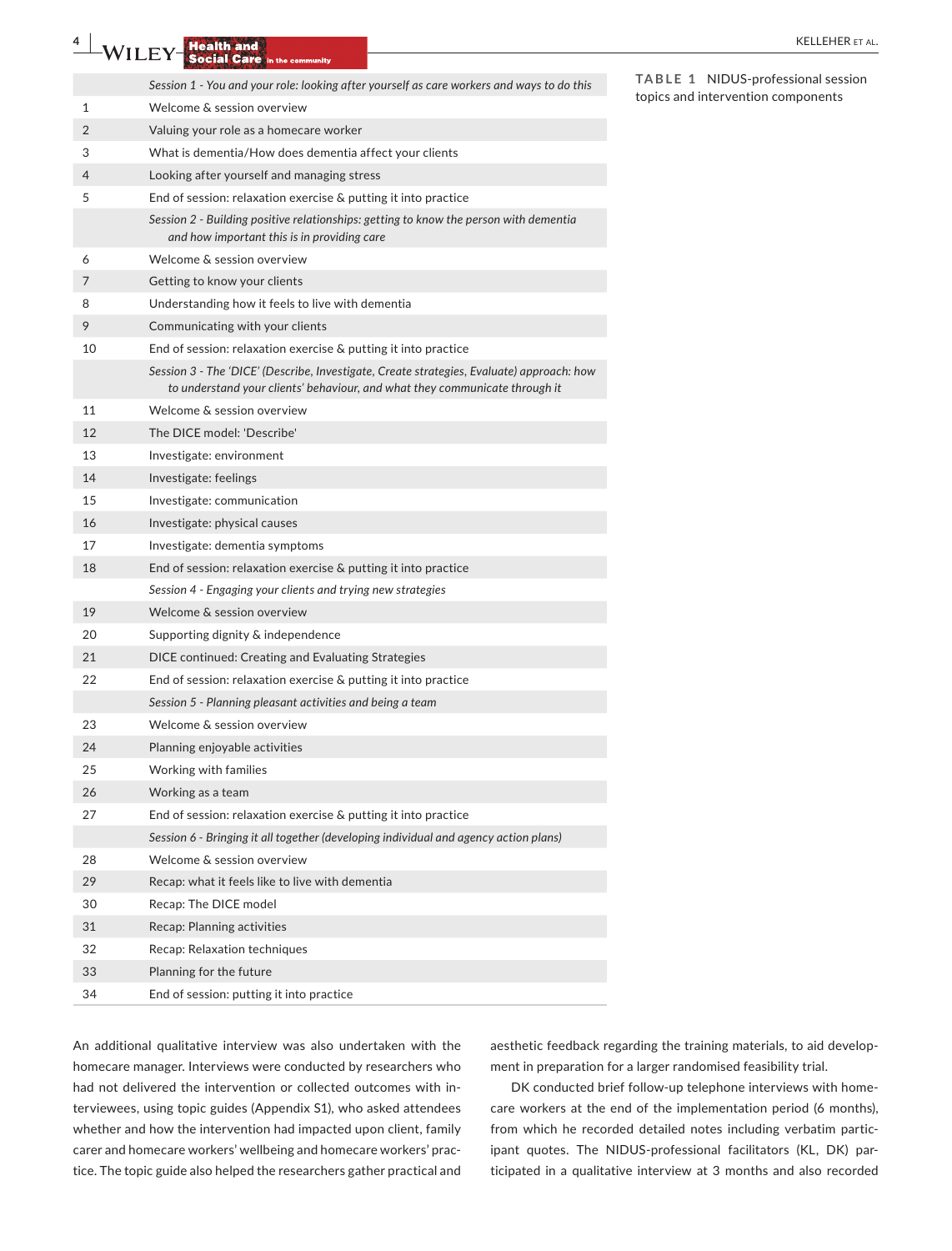### **TABLE 2** Intervention facilitator demographics

|                                 | <b>Facilitator 1</b> | <b>Facilitator 2</b> |
|---------------------------------|----------------------|----------------------|
| Approximate age (years)         | Mid 30s              | Late 20s             |
| Gender                          | Female               | Male                 |
| First language                  | English              | English              |
| Ethnicity                       | <b>White British</b> | <b>White British</b> |
| Highest level of education      | PhD                  | Degree               |
| Years working in dementia field | >10                  | 8                    |

### **TABLE 3** Baseline characteristics of participants

**Results are** *n* **(%) unless specified otherwise Completed baseline**   $(n = 8)$ **Completed**   $intervention (n = 5)$ Age (years), median (IQR) 37.5 (34, 41.75) 38 (37, 41) Gender Male 1 (12.5) 1 (20) Female 7 (87.5) 4 (80) First language English 7 (87.5) 4 (80) Punjabi 1 (12.5) 1 (20) Ethnicity White British 4 (80) Asian or Asian British: Pakistani 1 (12.5) 1 (20) Highest level of education O levels/GCSEs 3 (37.5) 2 (40) Vocational (NVQ, GNVQ, BTEC) 3 (37.5) 1 (20) Degree 2 (25) 2 (40) Received any training in dementia? No 2 (25) 2 (40) Yes: e-learning only 120) 4 (50) 120 Yes: e-learning & other (dementia awareness) 2 (25) 2 (40) Job title Homecare worker 6 (75) 4 (80) Homecare worker (supervisor) 2 (25) 1 (20) Working hours  $5 (62.5)$  3 (60) Part time 2 (40) Duration working at the agency Less than 6 months  $4(50)$  3 (60) 1–3 years 3 (37.5) 2 (40) 5–10 years 1 (12.5) 0 Duration working in homecare overall Less than 6 months  $4(50)$   $3(60)$ 1–3 years 3 (37.5) 2 (40) 10 years or more 1 (12.5) 0 (0)

 $\frac{1}{2}$  **ELLEHER** ET AL. *P* **EXECUTER EXECUTER EXECUTER EXECUTER EXECUTER EXECUTER EXECUTER EXECUTER EXECUTER EXECUTER EXECUTER EXECUTER EXECUTER EXECUTER EXECUTER EXECUTER EXECUTER** 

plementation period.

**2.7**  | **Analysis**

reflections about their experiences delivering the sessions and im-

We described participants' sociodemographic characteristics and reported adherence (intervention sessions attended, whether in a planned group, catch-up group, or an individual catch-up session).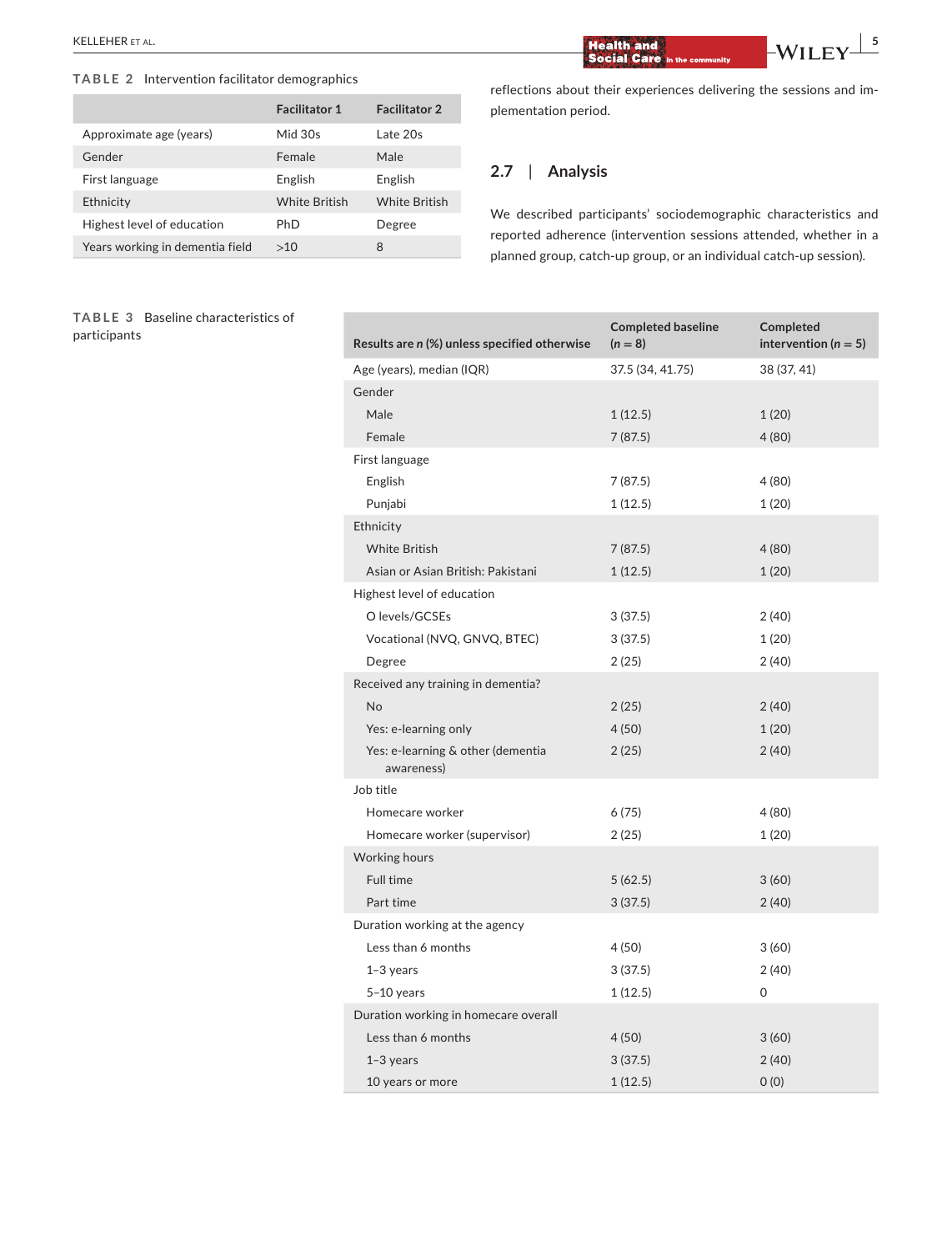**6**  $\blacksquare$  **WILEY Realth and <b>Report Following Construction** 

We took a reflective thematic approach to the analysis of qualitative data (Braun & Clarke, 2019). DK and KL systematically and independently coded transcripts of the interviews held after the 3-month initial training period, and reflective notes from 6-month follow up telephone interviews. Since DK and KL were intervention facilitators, CC also coded the facilitator interview transcript. The researchers read the transcripts and notes to check for accuracy, anonymity and to familiarise themselves with the data, and then labelled meaningful fragments of text with initial codes. They inductively open and double-coded material to generate a coding framework. We refined and defined themes through discussion within the NIDUS team.

We integrated findings from the different data sources by exploring how codes from one dataset followed into the other, and vice versa (Moran-Ellis et al., 2006), developing one interwoven framework. Although we considered data sources equally valid, the majority of material reported comes from the 3-month interviews as this data form the bulk of the feedback regarding the intervention sessions. The 6-month telephone interview data were incorporated primarily to provide insights regarding the implementation period. We adhered to COREQ guidelines to ensure methodological rigour of the qualitative analysis (Tong et al., 2007).

To analyse fidelity of NIDUS-professional delivery, two researchers independently applied checklists to each of the 6 group recordings. We calculated the proportion of expected intervention components (Table 1) delivered. We adopted established thresholds to rate fidelity (Noell et al., 2002): 81%–100% constituted high fidelity, 51%–80% moderate and <50% low fidelity. The researchers rated on a 5-point scale (1—not at all to 5—very much) whether the facilitator kept the group focused on the manual, and participants engaged, for each intervention component, and for each session, whether the facilitators kept to time.

# **3**  | **RESULTS**

#### **3.1**  | **Recruitment and retention**

The homecare agency identified 14 potential homecare worker participants for the researchers to approach. Of these, eight agreed to participate and completed baseline assessments (Figure 1; Flow diagram). Three participants declined to participate, all stating that they were 'too busy' to attend the training sessions. The remaining three participants did not respond to contact from the researcher and after several attempts, were assumed to have declined.

Of the eight participants who consented, one decided to leave the agency pre-intervention, so was no longer eligible. Seven participants therefore began the intervention in October 2020. Of these, five completed all six sessions (via the main group or catch-up sessions; see Table 4 for attendance details). Two participants attended a single group session and one individual catch up session. Of these two, one withdrew after the second session, stating that they did not have the time to fit the training into their day, between their

double shift. The other participant did not wish to withdraw but was unable to attend any further sessions due to workload pressures. Thus overall, 30/42 (71.4%) possible group sessions were attended, and including individual catch-up sessions 34/42 (80.9%) sessions were attended.

Of the five participants who completed the intervention, four attended at least one implementation session, as either a group session or an individual catch-up. Two participants attended one session, and two participants attended two sessions. The fifth participant did not attend any of the implementation sessions due to a change in job role within the agency, meaning she was no longer available to attend. Time pressures and lack of availability were the main reasons that participants reported being unable to attend all three of the implementation sessions. Some participants also stated that since they were so busy, they would only join sessions if they had something that was necessary to discuss with the group.

Sociodemographic characteristics are summarised in Table 3. For most participants, this was their first dementia training course, beyond a mandatory e-learning module provided by the homecare agency.

# **3.2**  | **Intervention fidelity**

Both raters who reviewed audio recordings of the intervention sessions, reported that all 33 intervention session components recorded were delivered; one component, the introduction to session three was not recorded and so could not be evaluated. Thus, overall fidelity (33/34:97%) was in the range specified a priori to be high. Mean fidelity scores across intervention components were assessed as: 4.7 (range 3–5) for 'Keeping the group focused on the manual/ task'; 4.6 (range 3–5) for 'Keeping participants engaged'; and 3.75 (range 2–4) for 'Keeping the session to time'.

# **3.3**  | **Thematic analysis**

We identified one overarching theme that responded to our research questions: *'Having time and space to reflect is a rare and valued opportunity'*. The context of this work, a remote group via video-call in a pandemic, is evident in narratives. Most participants felt that video conferencing worked well under the circumstances but brought challenges. The remote delivery made it easier to fit the training into their working day, but participants described difficulties in reading social cues and one participant described the impact of this on group dynamics:

> We're all waiting and then we all talk. (P7, group interview).

Within our overarching theme, we describe four linked subthemes below.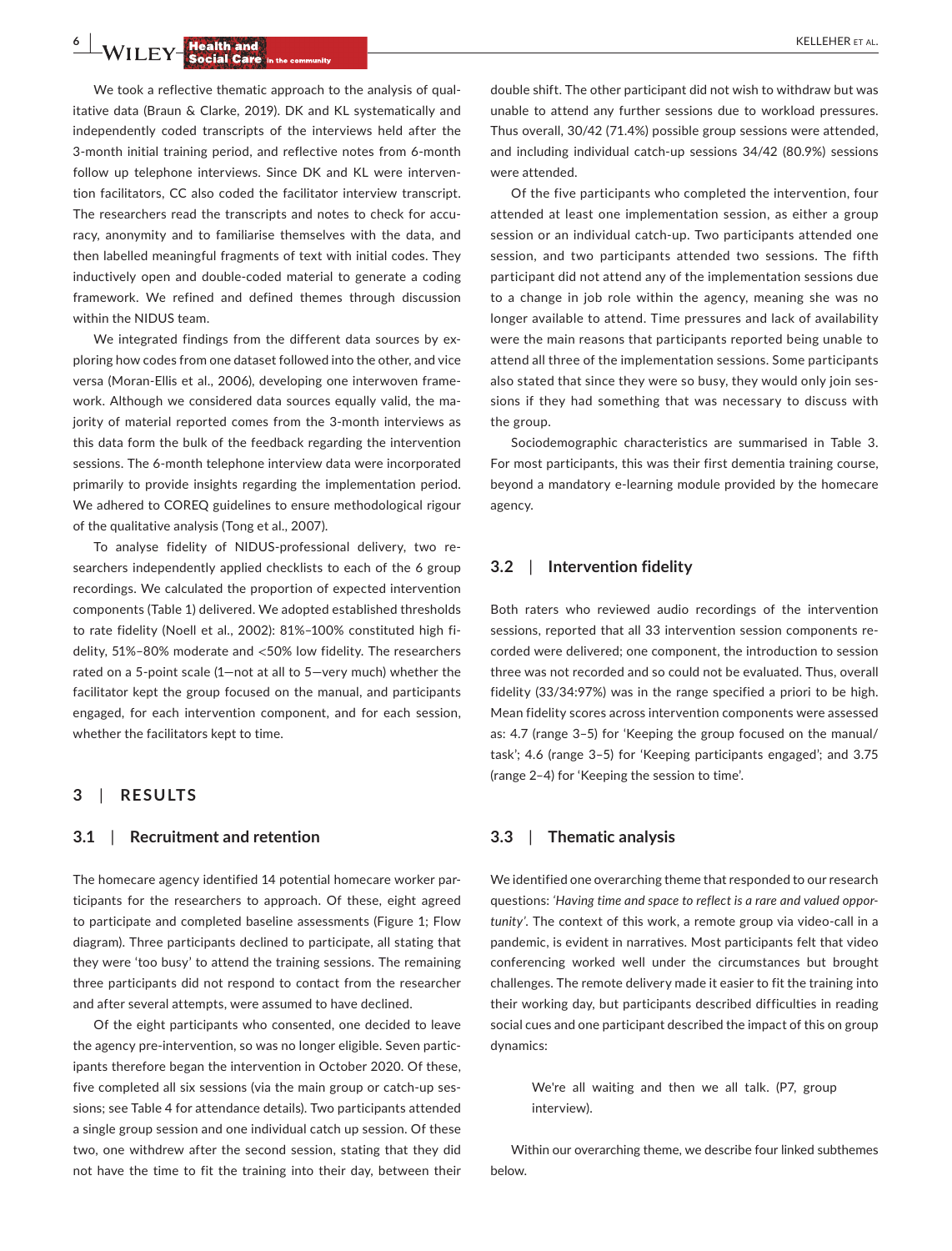

# 3.3.1 | Subtheme 1: Having time to reflect is a rare opportunity

In the first, *Having time to reflect is a rare opportunity*, we consider how homecare workers perceived having time to step back from the relentless pace of homecare work as rare and valued. The training opportunity was welcomed but increased the intensity of the homecare worker's day. For example, homecare workers attended the sessions from their own homes, during their lunch break, often between shifts. The agency requested that the sessions were held in the early afternoon when few visits were scheduled, but nonetheless participants sometimes missed sessions due to visits over-running, and when the training over-ran, missed the end of the session:

I wanted to stay right until the end, because obviously you'd have to say, "I've got to get to work now," and I thought, "I've just got to go now and I'll just hang up." It's nice to stay right until the end. (P1, 3-month, individual interview)

Participants described how client visits are often back-to-back, leaving very little time for learning, reflection, and preparation between visits:

> Everything is so fast-paced, like you've got one client and then the next client and then the next client… and obviously, because I'm quite new as well, I'm trying to fit everything in and learn. (P7, 3-month, group interview)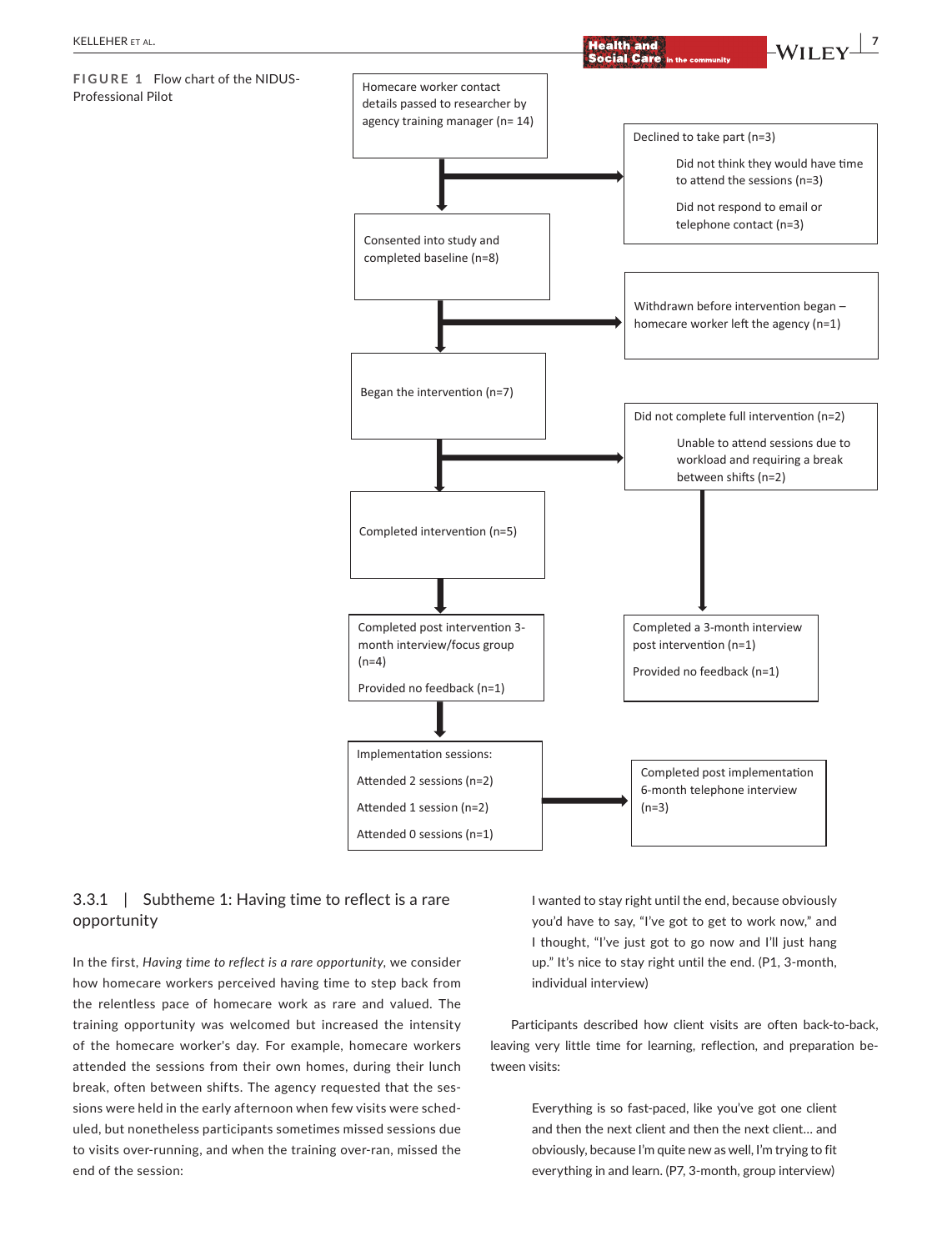|  |  |  |  |  | TABLE 4 Attendance (group, group catch up, individual catch up, not attended) |  |
|--|--|--|--|--|-------------------------------------------------------------------------------|--|
|--|--|--|--|--|-------------------------------------------------------------------------------|--|

| Participant (Gender,<br>duration in homecare) |                               | Intervention session |                |                           |                |                |          |                 | Implementation session |                |              |                |
|-----------------------------------------------|-------------------------------|----------------------|----------------|---------------------------|----------------|----------------|----------|-----------------|------------------------|----------------|--------------|----------------|
|                                               |                               | $\mathbf{1}$         | $\overline{2}$ | $\mathbf{3}$              | $\overline{4}$ | 5              | 6        | 3-month data    | $\mathbf{1}$           | $\overline{2}$ | 3            | 6-month data   |
| P <sub>1</sub>                                | Female, less than<br>6 months | G                    | G              | G                         | G              | GCU            | G        | Interview       | G                      | $\mathsf{x}$   | $\times$     | No             |
| <b>P2</b>                                     | Female.<br>$1-3$ years        | ICU                  | G              | $\mathsf{X}$              | $\mathsf{x}$   | $\mathsf{X}$   | X        | <b>No</b>       | $\mathsf{X}$           | $\mathsf{x}$   | $\mathsf{x}$ | <b>No</b>      |
| P <sub>3</sub>                                | Male, less than<br>6 months   | G                    | G              | G                         | G              | GCU            | G        | Interview       | G                      | $\mathsf{x}$   | $\times$     | Interview      |
| <b>P4</b>                                     | Female,<br>$1-3$ years        | G                    | G              | ICU                       | G              | GCU            | G        | Group interview | GCU                    | $\mathsf{x}$   | ICU          | Interview      |
| P <sub>5</sub>                                | Female, 10 years<br>or more   | ICU                  | G              | $\boldsymbol{\mathsf{x}}$ | $\mathsf{x}$   | $\pmb{\times}$ | $\times$ | Interview       | $\times$               | $\mathsf{x}$   | X            | No.            |
| <b>P6</b>                                     | Female,<br>$1-3$ years        | G                    | G              | G                         | GCU            | ICU            | G        | No              | $\times$               | $\mathsf{x}$   | $\mathsf{x}$ | N <sub>o</sub> |
| P7                                            | Female, less than<br>6 months | G                    | G              | G                         | GCU            | GCU            | G        | Group interview | GCU                    | ICU            | $\times$     | Interview      |

Abbreviations: G, attended group; GCU, attended catch up group; ICU, attended individual catch up; x, did not attend.

Several participants, including one of the supervisors, suggested that time should be allocated in schedules for the training rather than allowing it to encroach on their break time:

> I think maybe if you do it again, we'd plan them to have the evening off, or to cover the tea calls so they were back out later, so they are getting a bit of a break and they're not feeling like they've to fit it in. (P5, 3 month, individual interview)

Nonetheless, interviewees all spoke positively about the experience:

> It didn't feel like a chore, you felt, I always looked forward to it… it was like, I'm really excited to see what everyone's been up to this week and see what examples, what we're going to talk about this week. (P7, 3-month, group interview)

While most participants spoke more generally about the value of time to reflect on their work, one participant specifically linked this to the opportunity to reflect about dementia care. They suggested that while day to day practicalities of hands-on care were covered in training, dementia was not a big enough part of their standard training, and suggested that NIDUS-professional addressed this gap in training provision:

> I think you do have really good one-on-one training when it comes to, like, how to use a hoist and how to change a catheter and all that, but when it comes to dementia, it's, I think, probably, the vast majority of our clients have it, and it's not really a subject that we delve into deep enough in the training for me personally. And I think that's why I jumped onto this straightaway. (P7, 3-month, group interview)

While the participant does not elaborate further, they may have been referring to the emotional labour of caring for people who may not have insight into their need for care, or with whom there may be particular challenges in communicating.

# 3.3.2 | Subtheme 2: Reflecting with peers enhances learning

The second subtheme, *Reflecting with peers enhances learning,* explores how the opportunity to share experiences and learn from other homecare workers was highly valued, especially within the context of Covid-19 and 'lone-working'. Participants valued the opportunity for peer learning and support, and some reflected on how this could build on existing support structures within the agency. For one recent starter, the opportunity to speak with peers was new:

> This was a bit different, actually meeting other carers (homecare workers) and sharing experiences, that's not something we get otherwise. (P3, 3-month, individual interview)

In contrast, another homecare worker felt that there were some peer support systems available in the agency, but that these faceto-face opportunities were more limited throughout the pandemic:

> We usually have a monthly meeting, so we're all there and we discuss all the clients, …but because of Covid, we've not been able to do that, really. (P4, 3-month, group interview)

One homecare worker hoped that peer support would become more widely available following NIDUS-professional, and noted that they had raised this with management: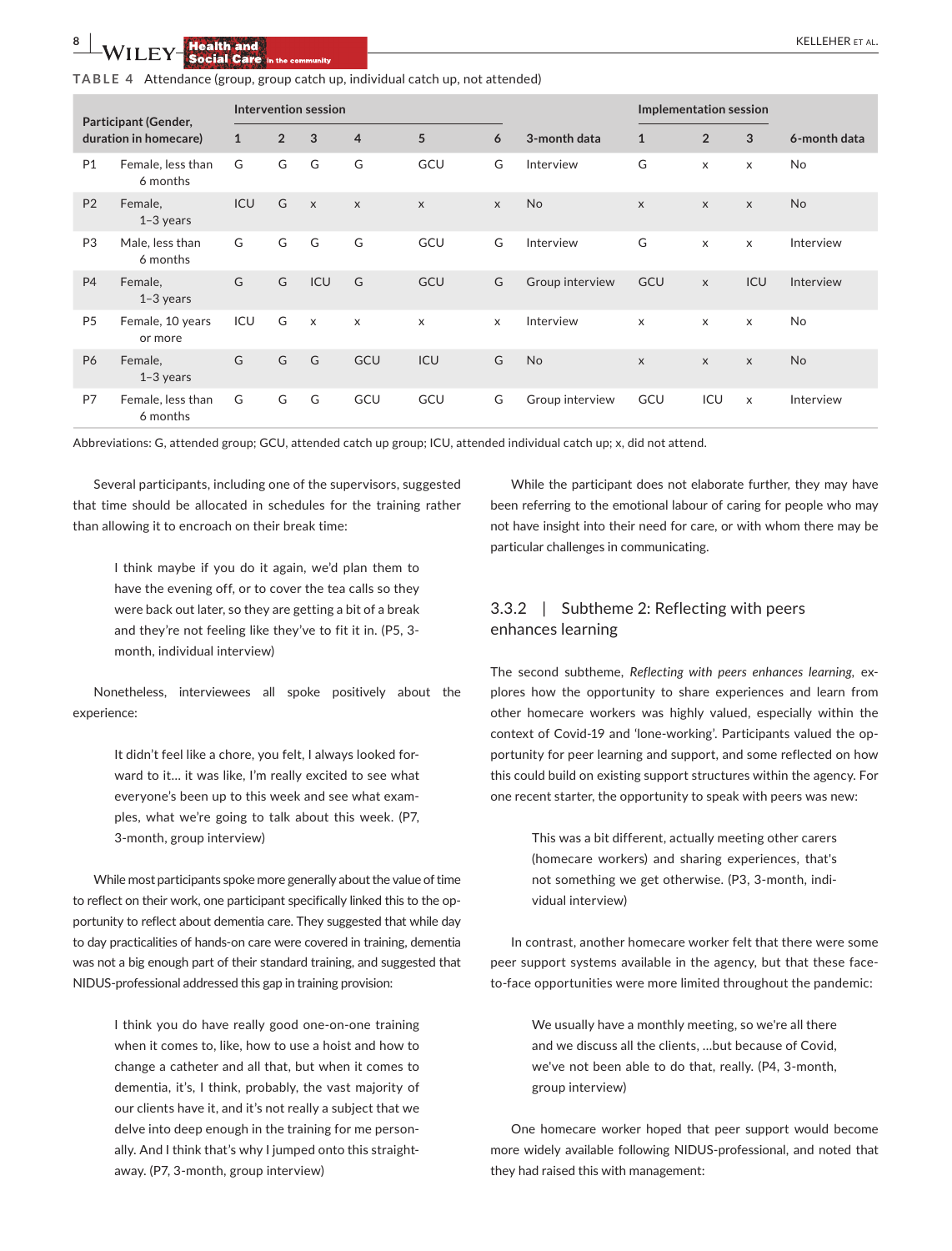I've got a Whatsapp group with some of the other carers but really what we need really is a proper group like yours was, even if it was just once a month… I think the managers, well, they should give us time during our work hours for that kind of thing so, because it could help with our mental health and how we feel about what we do. (P7, 6-month, individual interview)

The same participant felt that peer support was the main benefit of the implementation groups. Having attended one group catch-up session and one individual catch-up session, the participant spoke more positively about the group session:

> I think the first one I went to was really useful, it was good to speak with (homecare worker) about how things were going with her and tell you how things were with me. That was the main thing for me. (P7, 6-month, individual interview)

This aligned with facilitator reflections that individual catch-ups perhaps felt less valued by participants, and that the group dynamic helped to open up discussions:

> They said they had joined the session hoping to hear how the other care workers were getting on but didn't have much to say one-to-one. (Facilitator reflective log – individual catch-up implementation session)

One homecare worker felt that was there was a less clear purpose for the implementation groups and viewed them primarily as a refresher course, suggesting that the purpose of enabling continued peer support and reflection was less clearly communicated for these sessions:

> It was a bit of a refresher really. I'd say some people might find that quite useful, but I didn't have anything really new to say, really, and we'd done all the training quite recently so it felt quite soon for a refresher session. I'm not sure you needed them really. (P3, 6 month, individual interview)

These mixed views are reflected in the lower attendance rates we report in the implementation groups.

# 3.3.3 | Subtheme 3: Reflection and perspective taking can improve care

The third subtheme, *Reflection and perspective taking can improve care*, refers to time dedicated to training and the skills taught, enabling participants to reflect on challenging situations from different perspectives and to adapt their response or approach accordingly.

All participants spoke positively about the benefits of working through real-world examples of care. They valued the opportunity to role-play difficult conversations and discuss examples of challenges they may face in their work with clients and their families:

> I thought the challenging role plays that we did were quite good… it's nice to have some examples and to be prepared for it … so it's just nice to know how to deal with it, what to do and what's expected. (P4, 3-month, group interview)

The DICE model (see Table 1) was consistently remembered by participants, offering a structured model to help them analyse challenging situations. It is specifically developed for use with people living with dementia, who are less able to verbalise their needs and may thus communicate them through their behaviour:

> When there's a challenging situation, because you know care work isn't straightforward, you can pause, sort of thing, and use the DICE. What was it, now? To describe, to investigate, create the plan and evaluate, sort of thing. So we, sort of, take a pause, and then we think, yes, we need to do that and we need to do this, and then are we asking the right questions. (P4, 3-month, group interview)

Perspective taking skills were central to the participants' ability to analyse things differently. They reflected that typically when rushing from one client to the next, there was not often time to reflect:

> There's been more reflecting for me, thinking about what happened for a few minutes after visits since the training, before when the visit was over that was it, on to the next one. Before the training the only reflection was reading notes from the last person, since the training there's been more conversations with other carers. (P3, 3-month, individual interview)

In spending more time thinking about the clients' experience of care, participants drew on their learning from the groups. All shared ideas that they had tried with clients to make care more inclusive and engaging:

> Like we say, doing activities with them. I think also getting them involved. Like when we're making their meals, get them to help as well, so they just don't sit there and wait for their food, just get them, because it's sort of active as well. (P1, 3-month, individual interview)

> I gave a lady, I had to wash her hair, and I was giving her a little massage, and I was like, do you like that, and she was like, yes, so she loved it. But it just makes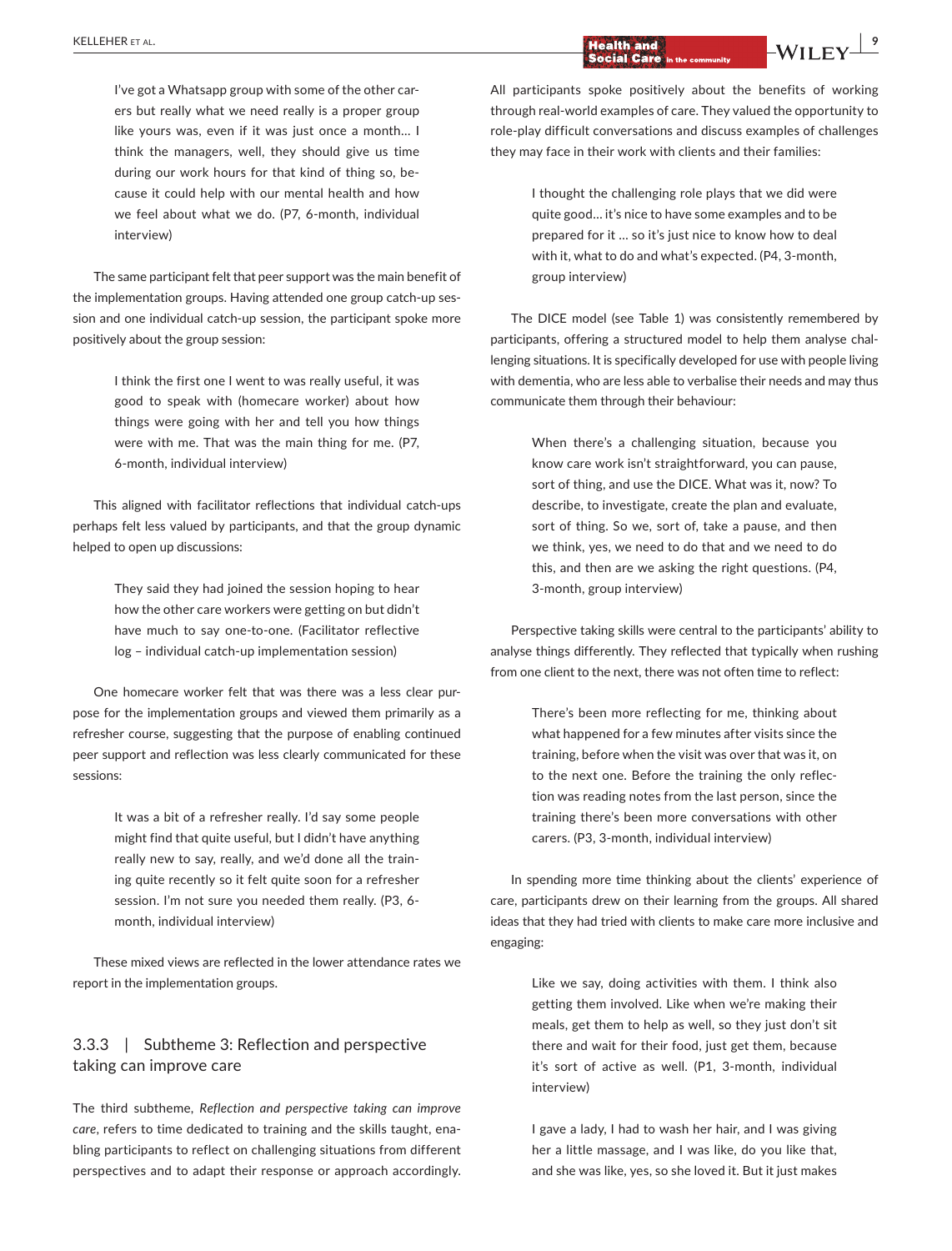**10 <sup>|</sup>**  KELLEHER et al.

them feel like it's not just a wash. (P7, 3-month, group interview)

# 3.3.4 | Subtheme 4: Recognising skills and building confidence

Our fourth subtheme, *Recognising skills and building confidence*, describes the impact of the intervention upon the extent to which participants felt valued, skilled and confident in their role as a homecare worker. All participants discussed how the facilitators had created a welcoming, safe, and relaxed atmosphere. They felt that the facilitators listened, and showed 'genuine' interest and care towards homecare workers and clients:

> I remember one thing, (facilitator) remembered something that (participant) had said three weeks before, and she would link it back to that, and that was really good to think, gosh, they are actually listening to us as people, and they're not just there to give a job. (P7, 3-month, group interview)

There was a sense that some participants had not considered the complexity of their work previously, and appreciated their existing skills being recognised by the facilitators:

> I think that was a good breakdown, and actually, what our role involved, because it involved so much more that we weren't aware of, which was nice. (P4, 3 month, group interview)

Participants all discussed improved confidence in their role as one of the biggest changes that the training had made to them:

> I think, without this, I probably would have been a lot more scared, been a lot more, like, no idea what I was doing, to be honest. (P7, 3-month, group interview)

> I think the course gave me more confidence to say "let's do it like this" and to suggest things to other carers. (P3, 3-month, individual interview)

One participant felt that the intervention and implementation sessions were *'a good reminder that what you're doing is, you're doing a good job' (P7, 6-month interview)*. She reported feeling valued by her clients and their family members but spoke less positively about her day-today experience of feeling valued within the care agency, and within society more broadly:

> The work drains you emotionally and physically… I wish that care work was seen as an actual career, you know, like the NHS, where we're treated with a bit of

respect rather just being seen as dogsbodies. (P7, 6 month, individual interview)

# **4**  | **DISCUSSION**

To the best of our knowledge this is the first manualised personcentred dementia training intervention, co-designed for homecare workers who support people living with dementia, to be evaluated in the UK. In this pilot trial, adherence to the intervention and fidelity of delivery were high, indicating that it was acceptable and feasible to deliver, even within the context of the Covid-19 pandemic.

Our overarching qualitative theme was '*Having time and space to reflect is a rare and valued opportunity'*. This explored the different ways in which homecare workers valued the time and space the training afforded to discuss their work and learn new skills. Participants considered the intervention as an opportunity for practical dementia training and peer support that was not available elsewhere, and to reflect on their work in a fast-paced working environment that left little time for reflection.

Homecare workers found the interactive, group-based discussions helpful. They shared differing experiences of the level of peer support available within the care agency but agreed that feelings of isolation caused by regular lone-working had been exacerbated by the pandemic. Although several participants reported a preference for face-to-face training, the benefits of peer support were achieved via the group video-call method.

Our intervention supported participants to develop confidence in their ability to provide thoughtful, person-centred care and to see challenges commonly arising in homecare from different perspectives. The use of real-world examples enabled participants to feel more prepared for such circumstances. Facilitator skills were recognised as key to successful intervention delivery.

The intervention is intended to be complementary to the NIDUSfamily intervention (Rapaport et al., 2020) which supports family carers and people living with dementia to live as well as possible at home. Our vision is that the support and care strategies delivered within NIDUS-family are complemented by accessing homecare, if needed, and that homecare workers are also trained to support the personhood of the person living with dementia. In line with our theoretical model that care should be joined up (with different members of care networks working to common goals) and personcentred (Lord et al., 2020), we built links between the two interventions; homecare workers were encouraged to bring goals for care that their clients were working on within the NIDUS-family intervention. Unfortunately, due to the challenges of recruiting in the pandemic, we were not able to test NIDUS-family alongside NIDUS-professional as originally planned. We are now doing this in a randomised feasibility trial that is under way.

There is a robust evidence base across different settings (Ballard et al., 2020), and increasingly in homecare settings (Nakanishi et al., 2020; Su et al., 2021), that where staff can be facilitated to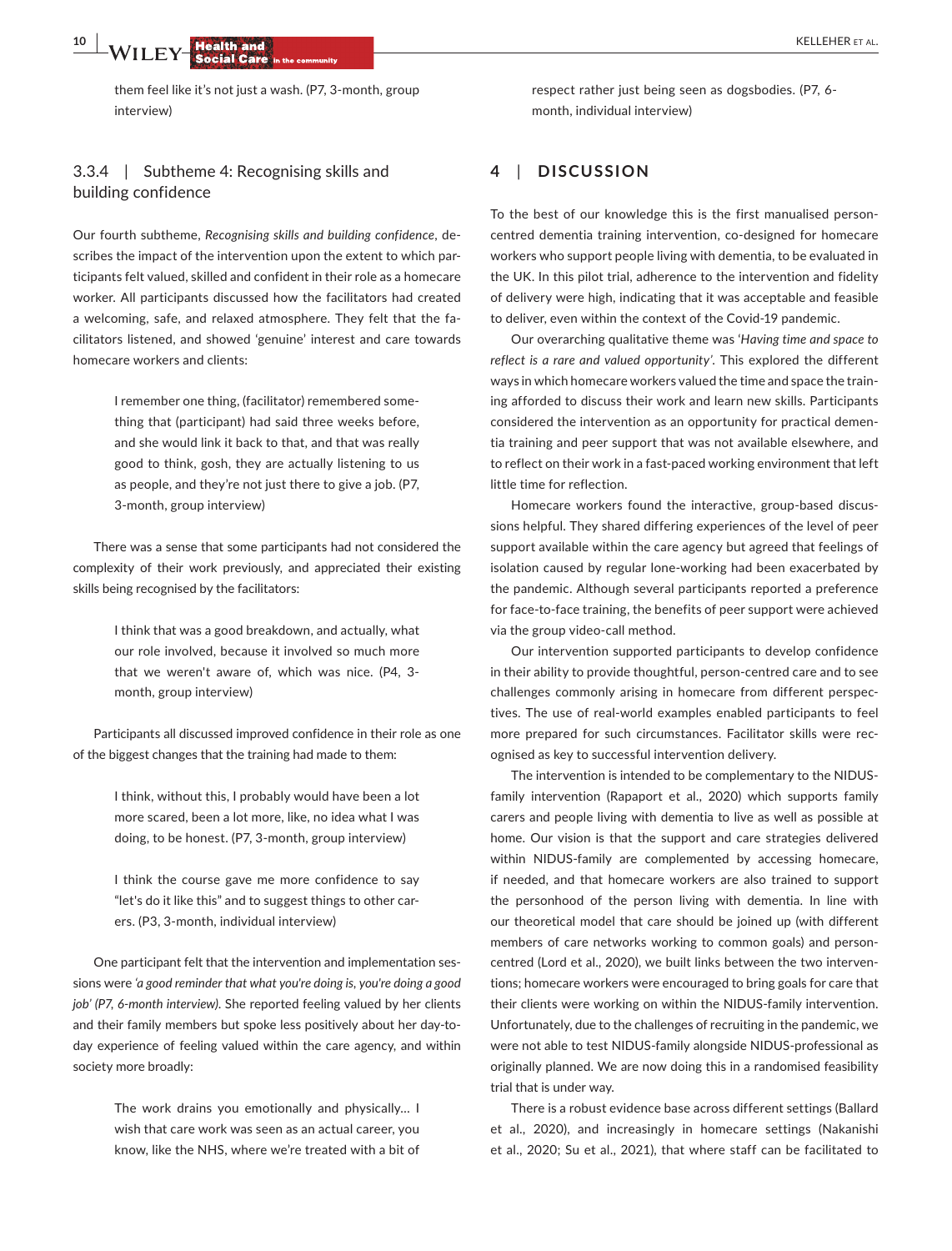build skills in person-centred care through peer support, case discussion and discussion of care principles, this can improve outcomes for clients (e.g. quality of life, quality of care, reduced agitation). It can also improve retention of care workers, through increased sense of worth, confidence and job satisfaction.

A particular challenge is to develop implementable and sustainable training models, in a setting where staff turnover is high, funding-limited, time-pressured (Leverton, 2020; Leverton et al., 2021) and workloads heavy (Su et al., 2021). Participants reflected on how these barriers could be overcome with greater organisational support, for example, through the allocation of protected time for training by employers.

To be scalable, interventions need to be cost-effective (Rapaport et al., 2020). The shift online necessitated by the pandemic may have led us to one workable solution to this – a remote group intervention.

# **5**  | **LIMITATIONS**

This pilot study was conducted within one care agency, with a small sample of homecare workers, and therefore our findings may not be generalisable to other agencies or contexts. Participants were initially approached by the agency training manager who may have approached staff with particular qualities not necessarily representative of the wider workforce, e.g. who were more likely to engage with the training or who were systematically different in some way—whether more highly skilled or in particular need of training though from facilitator perspectives the group appeared diverse in experience and previous training. The intervention took place midpandemic in the UK and this unusual context may have increased commitment to the group at a time when few other resources were available, or decreased commitment due to multiple, competing demands, personally or professionally.

While four of five participants who attended the main intervention sessions did come to at least one implementation group, attendance was not as high as for the main groups. We will consider how to maintain attendance during the implementation phase in our future trial. Greater clarity around the purpose of this phase (to sustain and utilise peer support at a time when new ways of working, developed through the intervention, are being implemented), clear support from management, and protected time for attendance would be helpful.

We plan to conduct a larger randomised feasibility trial, that should address most of the above limitations.

# **6**  | **CONCLUSION**

In this small pilot study, a manualised person-centred dementia training intervention, specifically co-designed for homecare workers in the UK, was feasible to deliver and acceptable in the short term, though we identified a challenge in maintaining commitment to the intervention after the formal structured sessions ended. Homecare workers valued the time and space to reflect

offered by our intervention. As well as demonstrating the many benefits that such training offers for homecare workers and the nature of the care they provide, our findings highlight the challenging working conditions and the dearth of support for people within this profession, which is critical to not only the wellbeing of people living with dementia and their families, but to society. Our study has implications for policy and practice, in highlighting the value of regular group training and supervision for homecare workers.

### **ACKNOWLEDGEMENTS**

The authors thank the homecare agency and participants for the support they provided to this study. The authors also thank the NIDUS community of interest and the NIDUS-professional coproduction group.

# **CONFLICT OF INTEREST**

The authors declare that there is no conflict of interest.

#### **AUTHOR CONTRIBUTIONS**

All authors made a substantial contribution to this work. DK, KL, LD, PR, ML, JBu, SD and CC all contributed to the study conception, design and material preparation. DK, PR and CC collected the data. DK, KL and CC all coded some of the interview transcripts, organised the data into preliminary themes and led the subsequent analysis. The first draft of the manuscript was written by DK. All authors commented on previous versions of manuscripts and read and approved the final manuscript.

#### **DATA AVAILABILITY STATEMENT**

The qualitative data used and analysed during the current study are available from the corresponding author on reasonable request.

#### **ORCID**

*Daniel Kellehe[r](https://orcid.org/0000-0003-2659-1606)* <https://orcid.org/0000-0003-2659-1606> *Kathryn Lord* <https://orcid.org/0000-0001-6681-2624> *Penny Rapaport* <https://orcid.org/0000-0003-0479-6950> *Julie Barber* <https://orcid.org/0000-0001-5762-762X> *Jill Manthorpe* <https://orcid.org/0000-0001-9006-1410> *Monica Leverton* <https://orcid.org/0000-0001-6678-5865> *Briony Dow* <https://orcid.org/0000-0002-4186-314X> *Claudia Coope[r](https://orcid.org/0000-0002-2777-7616)* <https://orcid.org/0000-0002-2777-7616>

#### **REFERENCES**

- Ballard, C., Orrell, M., Moniz-Cook, E., Woods, R., Whitaker, R., Corbett, A., Aarsland, D., Murray, J., Lawrence, V., Testad, I., Knapp, M., Romeo, R., Zala, D., Stafford, J., Hoare, Z., Garrod, L., Sun, Y., McLaughlin, E., Woodward-Carlton, B., … Fossey, J. (2020). Improving mental health and reducing antipsychotic use in people with dementia in care homes: The WHELD research programme including two RCTs. *Programme Grants for Applied Research*, *8*(6), 1– 98.<https://doi.org/10.3310/pgfar08060>
- Braun, V., & Clarke, V. (2019). Reflecting on reflexive thematic analysis. *Qualitative Research in Sport, Exercise and Health*, *11*(4), 8. [https://](https://doi.org/10.1080/2159676X.2019.1628806) [doi.org/10.1080/2159676X.2019.1628806](https://doi.org/10.1080/2159676X.2019.1628806)